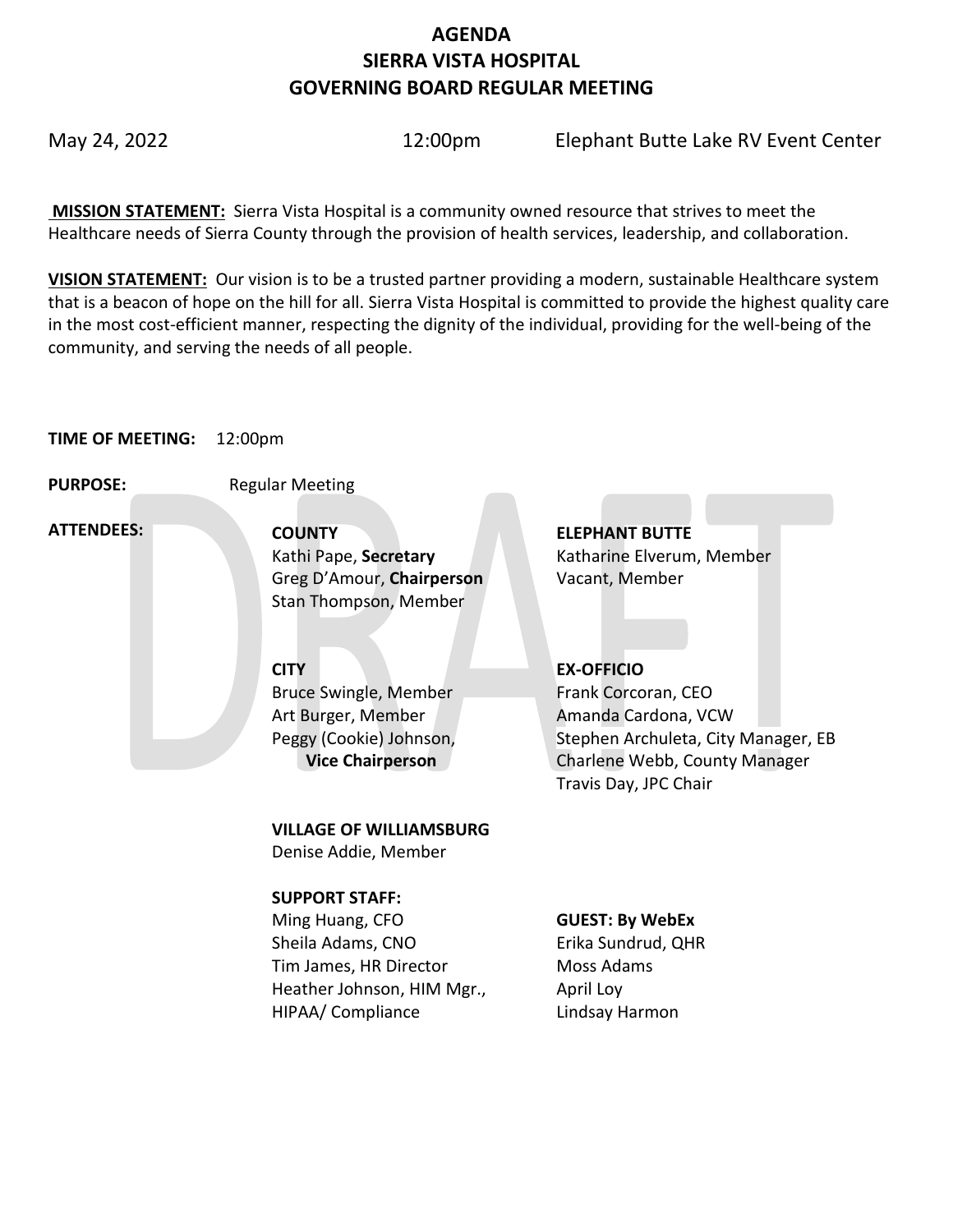| <b>AGENDA ITEMS</b>                                                                                                                                                            | <b>PRESENTER</b>                                                       | <b>ACTION REQUIRED</b>      |  |  |  |
|--------------------------------------------------------------------------------------------------------------------------------------------------------------------------------|------------------------------------------------------------------------|-----------------------------|--|--|--|
| 1. Call to Order                                                                                                                                                               | Greg D'Amour, Chairperson                                              |                             |  |  |  |
| 2. Pledge of Allegiance                                                                                                                                                        | Greg D'Amour, Chairperson                                              |                             |  |  |  |
| <b>Roll Call</b><br>3.                                                                                                                                                         | Jennifer Burns                                                         | <b>Quorum Determination</b> |  |  |  |
| 4. Approval of Agenda                                                                                                                                                          | Greg D'Amour, Chairperson                                              | Amend/Action                |  |  |  |
| "Are there any items on this agenda that could cause a potential conflict of interest by any<br><b>Governing Board Member?"</b>                                                |                                                                        |                             |  |  |  |
| 5. Approval of minutes                                                                                                                                                         | Greg D'Amour, Chairperson<br>A. April 26, 2022 Regular Meeting Minutes |                             |  |  |  |
| 6. Public Input - No public input will be called for during this meeting as allowed by Section 10-15-1<br>Formation of Public Policy: A. State Policy on Open Meetings page 6. |                                                                        |                             |  |  |  |
| 7. Old Business-<br>None                                                                                                                                                       |                                                                        |                             |  |  |  |
| 8. New Business-                                                                                                                                                               |                                                                        |                             |  |  |  |
| A. FY21 Audit Report-                                                                                                                                                          | Moss Adams by WebEx                                                    | Report/Action               |  |  |  |
| 9. Finance Committee- Cookie Johnson, Chairperson                                                                                                                              |                                                                        |                             |  |  |  |
| A. April Financial Report                                                                                                                                                      | Ming Huang, CFO                                                        | Report/Action               |  |  |  |
| 10. Board Quality Committee- Denise Addie, Chairperson                                                                                                                         |                                                                        |                             |  |  |  |
| A. Delineation of Privileges revision                                                                                                                                          | Sheila Adams, CNO                                                      | Report/Action               |  |  |  |
| 1. Neurology<br>2. Orthopedic                                                                                                                                                  |                                                                        |                             |  |  |  |
| 11. Joint Conference Committee-Stan Thompson, Chairperson                                                                                                                      |                                                                        |                             |  |  |  |
| A. Stan's Report                                                                                                                                                               |                                                                        | <b>Discussion</b>           |  |  |  |
| 12. Administrative Reports                                                                                                                                                     |                                                                        |                             |  |  |  |
| A. Human Resources                                                                                                                                                             | LJ Baker, Interim HR Director                                          | <b>Discussion</b>           |  |  |  |
| <b>B. CNO Report</b>                                                                                                                                                           | Sheila Adams, CNO                                                      | <b>Discussion</b>           |  |  |  |
| C. CEO Report                                                                                                                                                                  | Frank Corcoran, CEO                                                    | Discussion                  |  |  |  |
| D. Governing Board                                                                                                                                                             | Greg D'Amour, Chairperson                                              | Discussion                  |  |  |  |
|                                                                                                                                                                                |                                                                        |                             |  |  |  |

### **Motion to Close Meeting:**

 **13.** Executive Session – In accordance with Open Meetings Act, **NMSA 1978, Chapter 10, Article 15, Section 10-15-1 (H) 2, 7, and 9 including credentialing under NM Review Organization Immunity Act, NMSA Section 41-2E (8) and 41-9-5 the Governing Board will vote to close the meeting to discuss the following items:**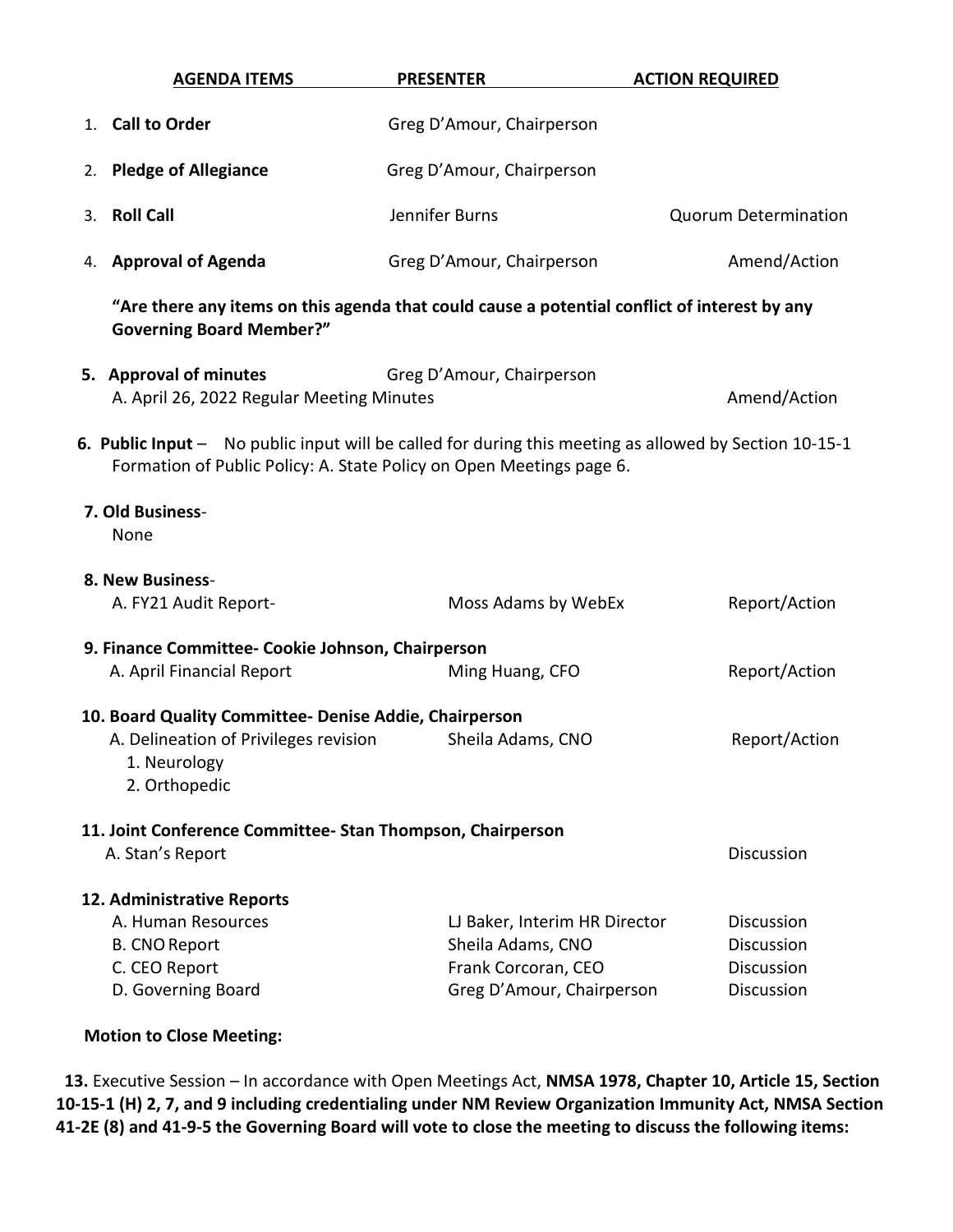#### **10-15-1 (H) 2 Limited Personnel Matters**

A. Provider Update **A. Provider Update Frank Corcoran**, CEO B. Credentials Frank Corcoran, CEO

**Provisional:** Omkar Vaidya, MD (Arena Health)

### **Two Year Reappointment:**

Emmanuel Gallegos, MD (ESS) Tahir Alkhairy, MD (OnRad) Christian Ingui, MD (OnRad) Nghi Lu, MD (OnRad) Jason Lue, MD (OnRad) Jose Ospina, MD (OnRad) Atul Patel, MD (OnRad) Alix Vincent, MD (OnRad) Robbie Shoots, (Rad Partners)

#### **Not renewing or reapplying:**

Chenthuran Deivaraju, MD, Orthopedic Surgery Rooshin Dalal, MD (OnRad) retired Robert Rippner, MD (OnRad) retired

### **10-15-1 (H) 7 Attorney Client Privilege/ Pending Litigation**

| A. Risk Report- |  | Heather Johnson, HIM Mgr. |  |
|-----------------|--|---------------------------|--|

#### **10-15-1 (H) 9 - Strategic and long-range business plans**

| A. QAPI Report           | Sheila Adams, CNO   |
|--------------------------|---------------------|
| B. Strategic Plan Review | Lindsay Harmon, QHR |
| C. QHR Board Report      | Erika Sundrud, QHR  |

 **Roll Call to Close Meeting:** Jennifer Burns

# **14. Re-Open Meeting** – As required by **Section 10-15-1(J), NMSA 1978 matters discussed in executive session were limited only to those specified in the motion to close the meeting.**

#### **10-15-1 (H) 2 Limited Personnel Matters**

| A. Provider Update | Report/Action |
|--------------------|---------------|
| B. Credentials     | Report/Action |
| .                  |               |

**Provisional:** Omkar Vaidya, MD (Arena Health)

#### **Two Year Reappointment:**

Emmanuel Gallegos, MD (ESS) Tahir Alkhairy, MD (OnRad) Christian Ingui, MD (OnRad) Nghi Lu, MD (OnRad) Jason Lue, MD (OnRad)